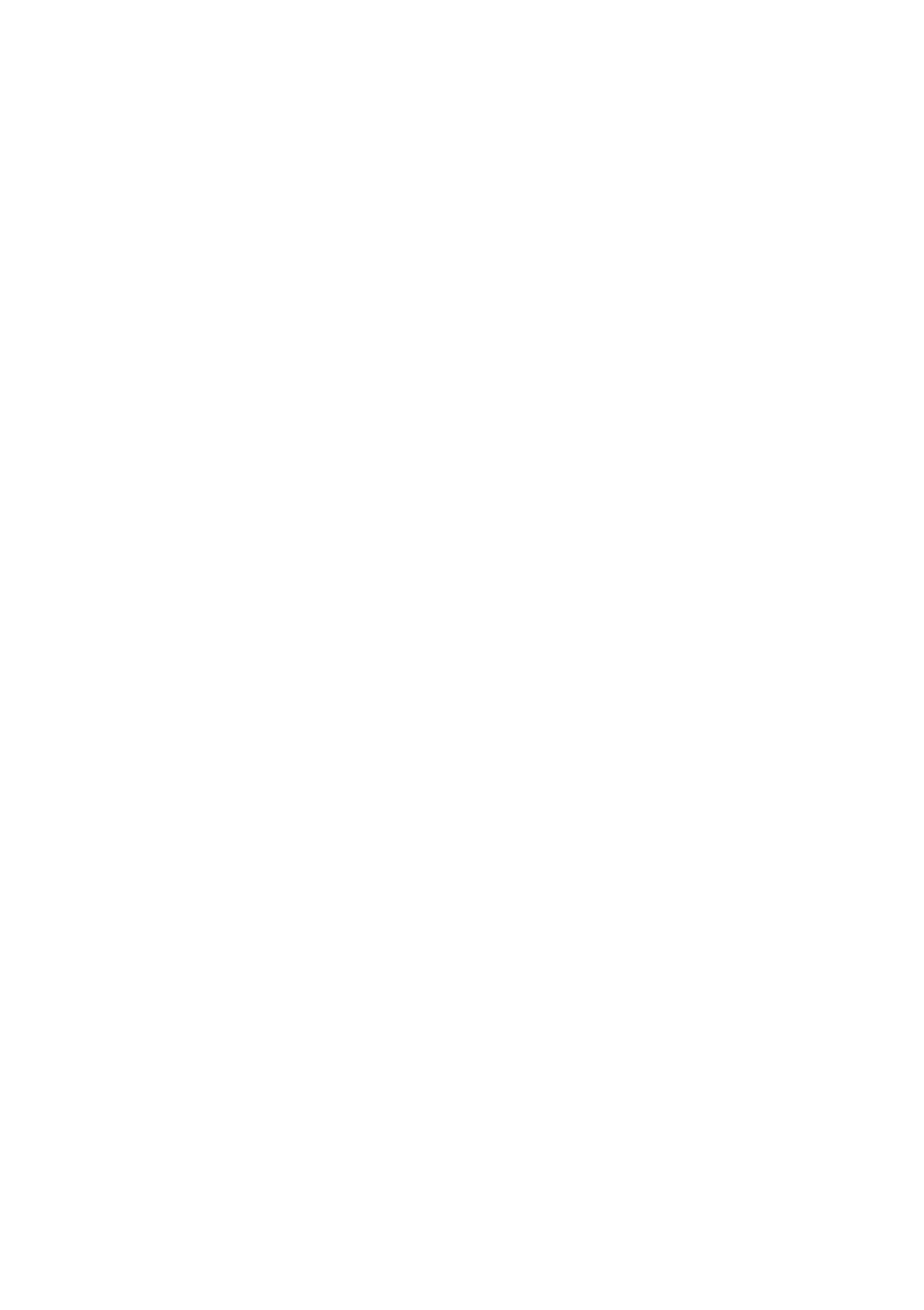

### **SPECIFICATIONS**

| Power           | 2000W                                                                          |
|-----------------|--------------------------------------------------------------------------------|
| Voltage         | 220V                                                                           |
| Frequency       | 50Hz                                                                           |
| Air temperature | $1:50^{\circ}$ C<br>$2:50 - 600$ <sup>o</sup> C<br>$3:50 - 600$ <sup>o</sup> C |
| Air Flow        | 1:250L/min<br>2: 250L/min<br>3: 500L/min                                       |
| Net Weight      | 1Ka                                                                            |

### **WARNING!**

Read this manual and general safety Instructions carefully before using the appliance, for your own safety. Your power tool should only be passed on together with these instructions.

### **DESCRIPTION**

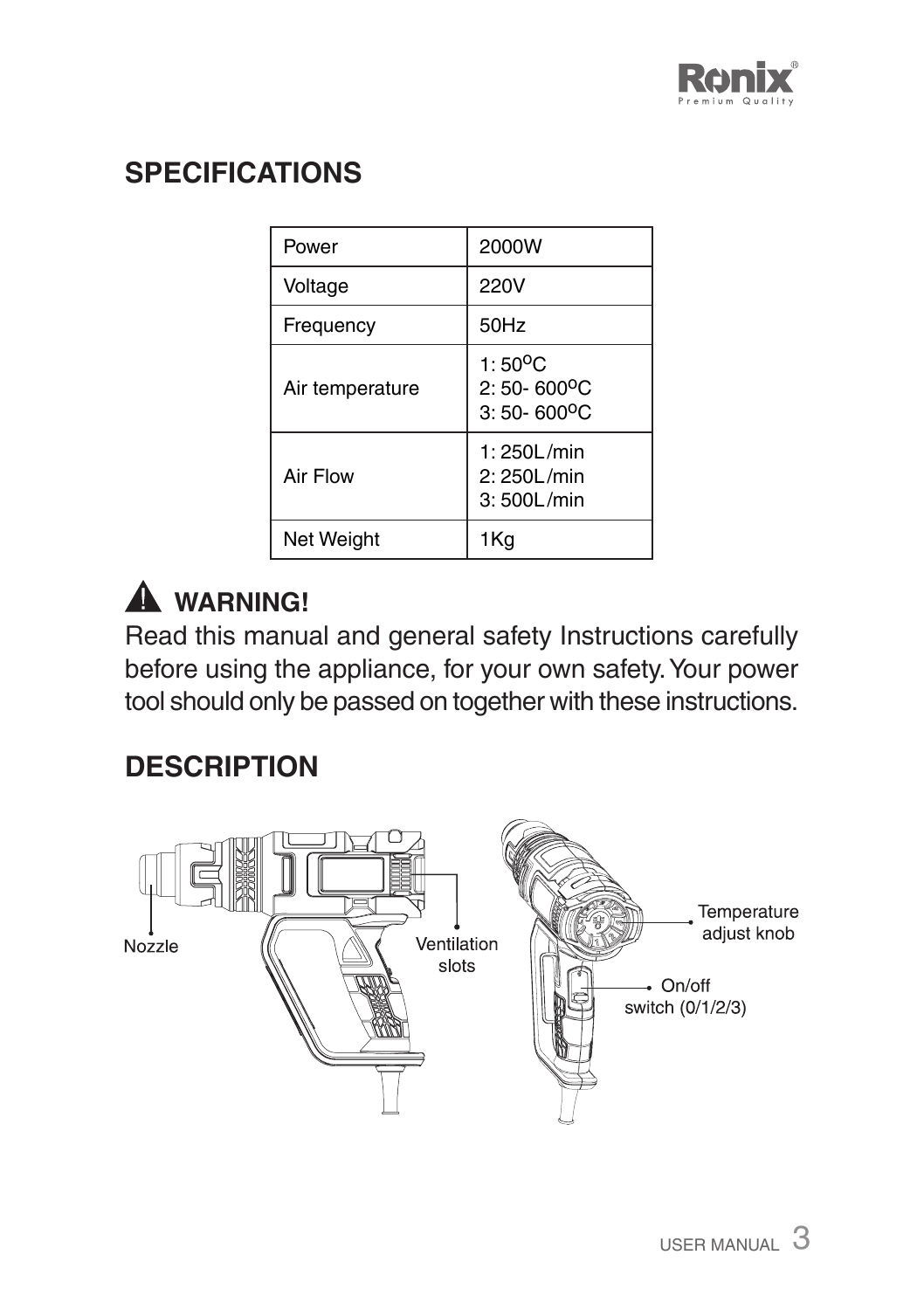

# **A** NOTE:

Your heat gun has been designed for stripping paint, soldering pipes, shrinking PVC, welding and bending plastic as well as general drying and thawing purposes.

### **GENERAL POWER TOOL SAFETY WARNINGS**

Read all safety warnings and all instructions. Failure to follow all warnings and instructions may result in electric shock, fire and/or serious injury. Save all warnings and instructions for future reference. The term "power tool" in the warnings refers to your mains operated (corded) power tool or battery operated (cordless) power tool.

### **.WORK AREA**

- Keep work area clean and well lit. Cluttered and dark areas invite accidents.

- Do not operate power tools in explosive atmospheres, such as in the presence of flammable liquids, gases or dust. Power tools create sparks which may ignite the dust or fumes.

- Keep children and bystanders away while operating a power tool. Distractions can cause you to lose control.

### **.ELECTRICAL SAFETY**

-Power tool plugs must match the outlet. Never modify the plug in any way. Do not use any adapter plugs with earthed (grounded) power tools. Unmodified plugs and matching outlets will reduce risk of electric shock.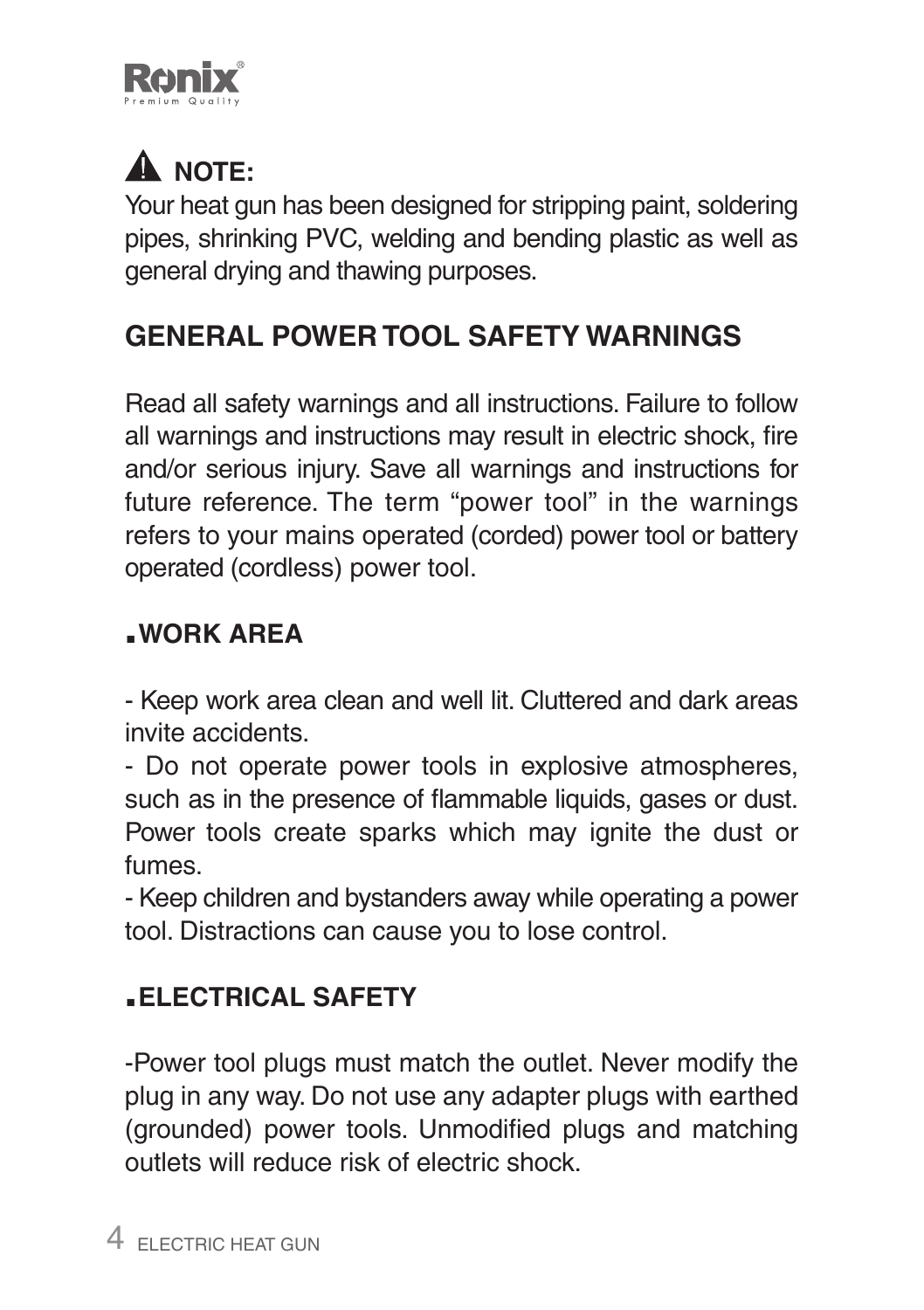

- Avoid body contract with earthed or grounded surfaces such as pipes, radiators, ranges and refrigerators. There is an increased risk of electric shock if your body is earthed or grounded.

- Do not expose power tools to rain or wet conditions. Water entering a power tool will increase the risk of electric shock.

- Do not abuse the cord. Never use the cord for carrying, pulling or unplugging the power tool. Keep cord away from heat, oil, sharp edges or moving parts. Damaged or entangled cords increase the risk of electric shock.

- When operating a power tool outdoors, use an extension cord suitable for outdoor use. Use of a cord suitable for outdoor use reduces the risk of electric shock.

- If operating a power tool on a damp location is unavoidable, use a residual current device (RCD) protected supply. Use of an RCD reduces the risk of electric shock.

#### **.PERSONAL SAFETY**

- Stay alert, watch what you are doing and use common sense when operating a power tool. Do not use a power tool while you are tried or under the influence of drugs, alcohol or medication. A moment of inattention while operating power tools may result in serious personal injury.

- Use safety equipment. Always wear eye protection. Safety equipment such as dust mask, non-skid safety shoes, hand hat, or hearing protection used whenever conditions require will reduce personal injuries.

- Avoid accidental starting. Ensure the switch is in the off position before plugging in.

- Carrying power tools with your finger on the switch or plug-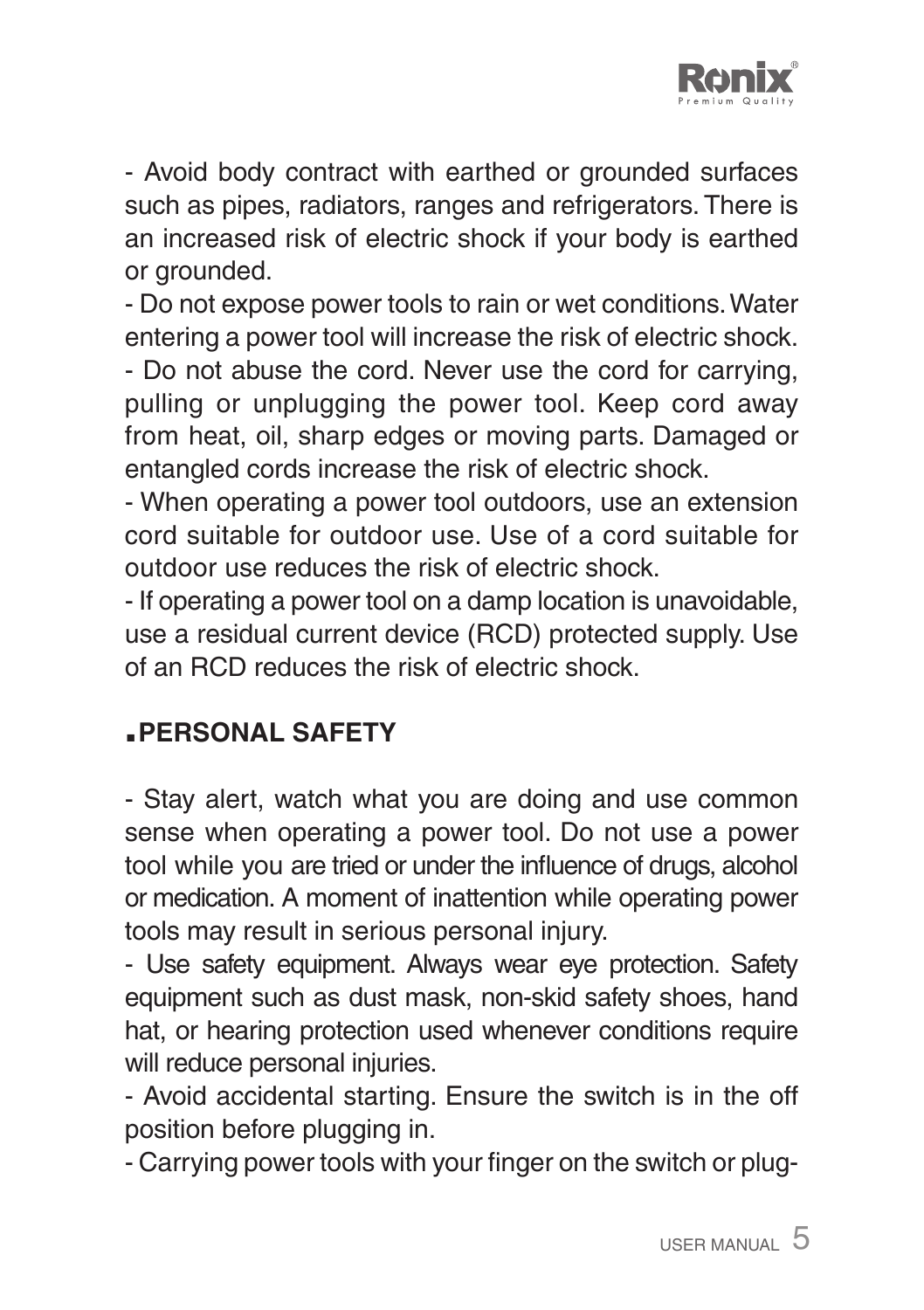

ging in power tools that have the switch on invites accidents.

- Remove any adjusting key or wrench before turning the power tool on. A wrench or a key left attached to a rotating part of the power tool may result in personal injury.

- Do not overreach. Keep proper footing and balance at all times. This enables better control of the power tool in unexpected situations.

- Dress properly. Do not wear loose clothing or jeweler. Keep your hair, clothing and gloves away from moving parts. Loose clothes, jeweler or long hair can be caught in moving parts.

- If devices are provided for the connection of dust extraction and collection facilities, ensure these are connected and properly used. Use of these devices can reduce dust related hazards.

#### **.POWER TOOL USE AND CARE**

- Do not force the power tool. Use the correct power tool for your application. The correct power tool will do the job better and safer at the rate of which it was designed.

- Do not use the power tool if the switch does not turn it on and off. Any power tool that cannot be controlled with the switch is dangerous and must be repaired.

- Disconnect the plug from the power source before making any adjustments, changing accessories, or storing power tools. Such preventive safety measures reduce the risk of starting the power tool accidentally.

- Store idle power tool out of the reach children and do not allow persons unfamiliar with the power tool of these instructions to operate the power tool. Power tools are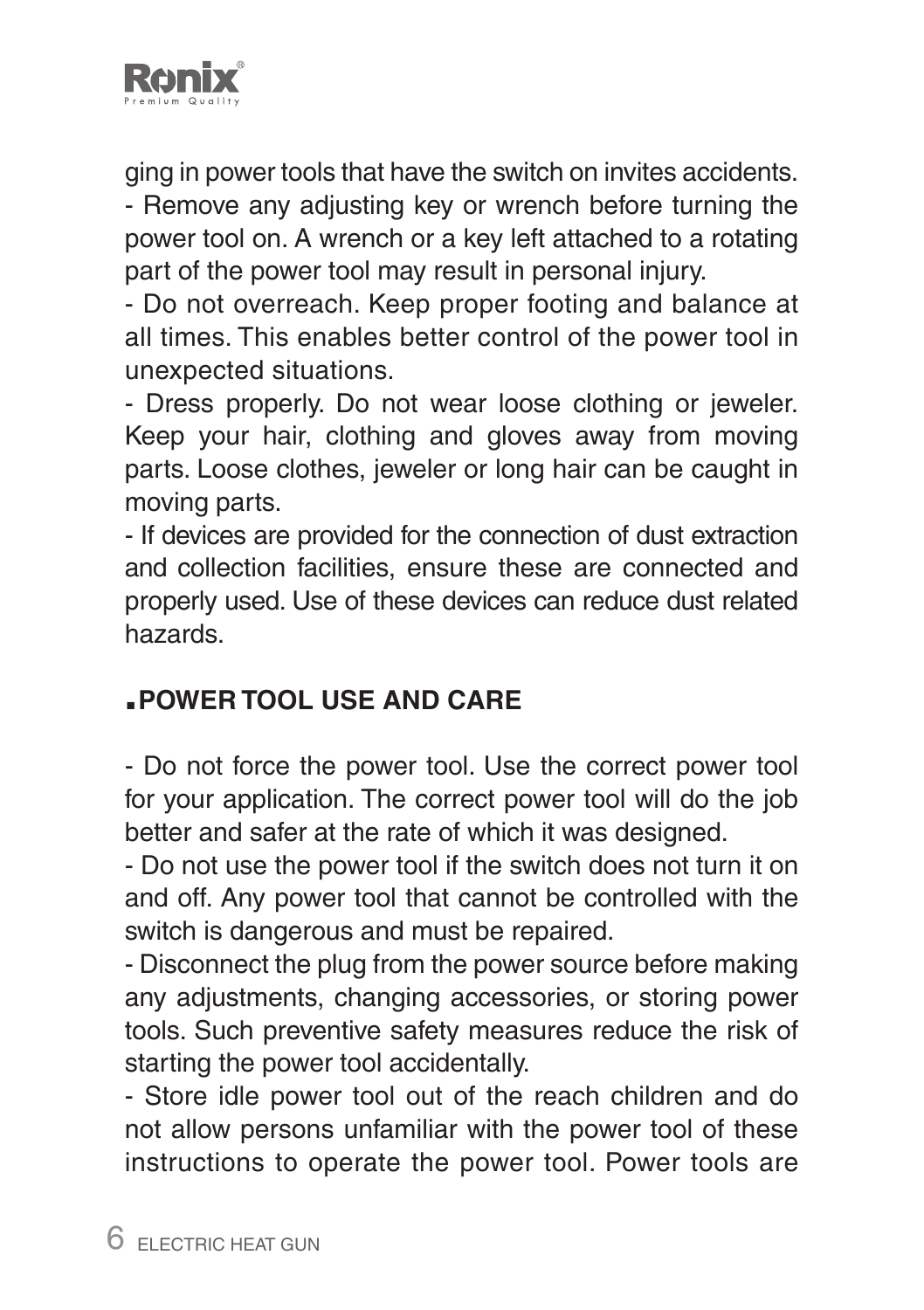

dangerous in the hands of untrained users.

- Maintain power tools. Check for misalignment or sticking of moving parts, breakage of parts and other condition that may affect the power tool's operation. If damaged, have the power tool repaired before use. Many accidents are caused by poorly maintained power tools.

- Keep cutting tools sharp and clean. Properly maintained cutting tools with cutting edges are less likely to stick and are easier to control.

- Use the power tool, accessories and tool bits etc., in accordance with these instructions and in the manner intended for the particular type of power tool, taking into account the working conditions and the work to be performed. Use of the power tool for operations different from intended could lead to a hazardous situation.

### **.SERVICE**

Have your power tool serviced by qualified repair person using only identical replacement parts. This will ensure that the safety of the power tool is maintained.

### **ADDITIONAL SAFETY INSTRUCTIONS FOR HEAT GUNS**

- Do not place your hand over the air vents or block the vents in any way.

- The nozzle and accessories of this tool become extremely hot during use. Let these parts cool down before touching.

- Always switch the tool off before putting it down.
- Do not leave the tool unattended while it is switched on.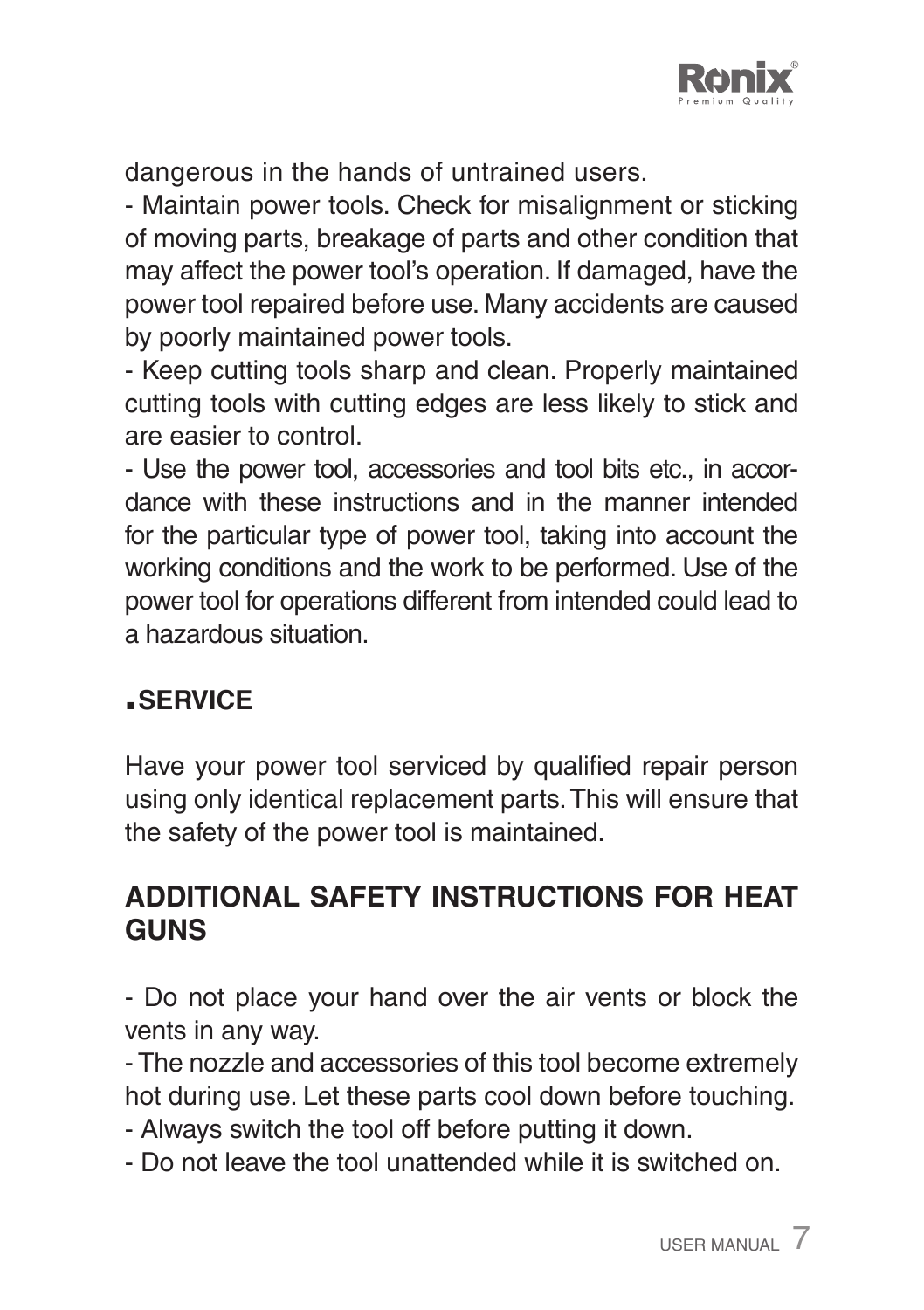

- A fire may arise if the appliance is not used with care.

- Heat may be conducted to combustible materials that are out of sight. Do not use in a damp atmosphere, where flammable gases may be present or near combustible materials.

- Allow the tool to cool fully before storing.

- Ensure adequate ventilation as toxic fumes may be produced.

- Do not use as a hairdryer.

- Do not obstruct either the air intake or nozzle outlet, as this may cause excessive heat buildup resulting in damage to the tool.

- Do not direct the hot air blast at other people.

- Do not touch the metal nozzle as it becomes very hot during use and remains hot for up to 30 minutes after use.

- Do not place the nozzle against anything while using or immediately after use.

- Do not poke anything down the nozzle as it could give you an electric shock. Do not look down the nozzle while the unit is working because of the high temperature being produced.

- Do not allow paint to adhere to the nozzle or scraper as it could ignite after some time.

### **REMOVING PAINT**

- Do not use this tool to remove paint containing lead. The peelings, residue and vapors of paint may contain lead, which is poisonous. Any pre-1960 building may have been painted in the past with paint containing lead and covered with additional layers of paint.

- Once deposited on surfaces, hand to much contact can result in the ingestion of lead.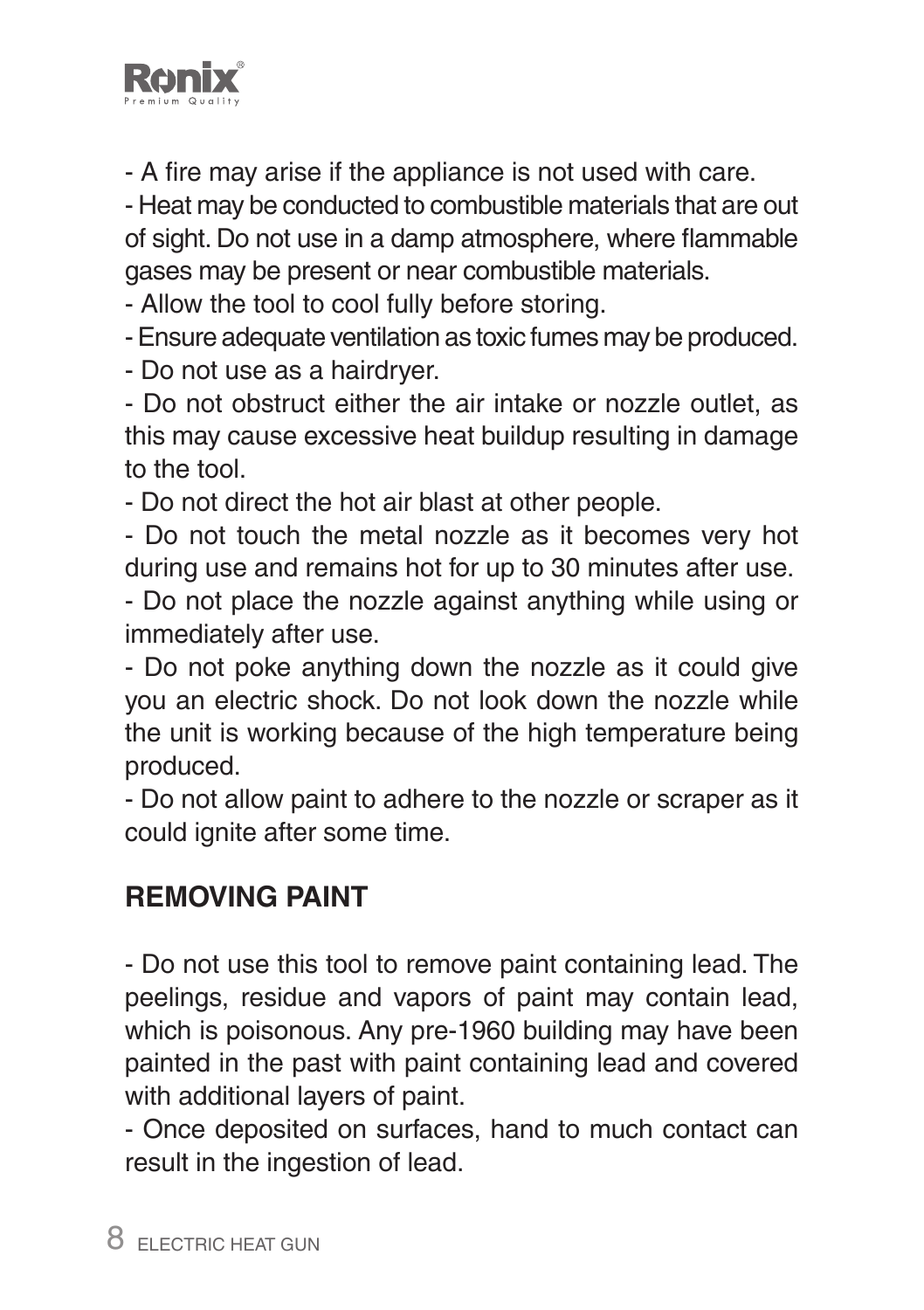

- Exposure even to low levels of lead can cause irreversible damage to the brain and nervous system. Young and unborn children are particularly vulnerable.

- When removing paint., ensue that the work area is enclosed. Preferably wear a dust mask.

- Do not burn the paint. Use the scraper (if applicable) and keep the nozzle at leaf 25 mm away from the painted surface. When working in a vertical direction, work downwards to prevent paint from falling into the tool and burning.

- Dispose of all paint debris safely and ensure that the work area is thoroughly cleaned after completing the work.

### **KEYS ADJUSTMENT**

### **POSITION 1**

- cooling the hot parts
- cooling the machines before changing the nozzle.

### **POSITION 2**

- Drying paint and varnish
- Removing stickers
- Waxing and de-waxing
- Drying wet timber prior to filling
- Shrinking PVC wrapping and insulation tubes
- Thawing frozen pipes

### **POSITION 3**

- Welding plastics
- Bending plastic pipes and sheets
- Loosening rusted or tightly fastened nuts and bolts
- Removing paint and lacquer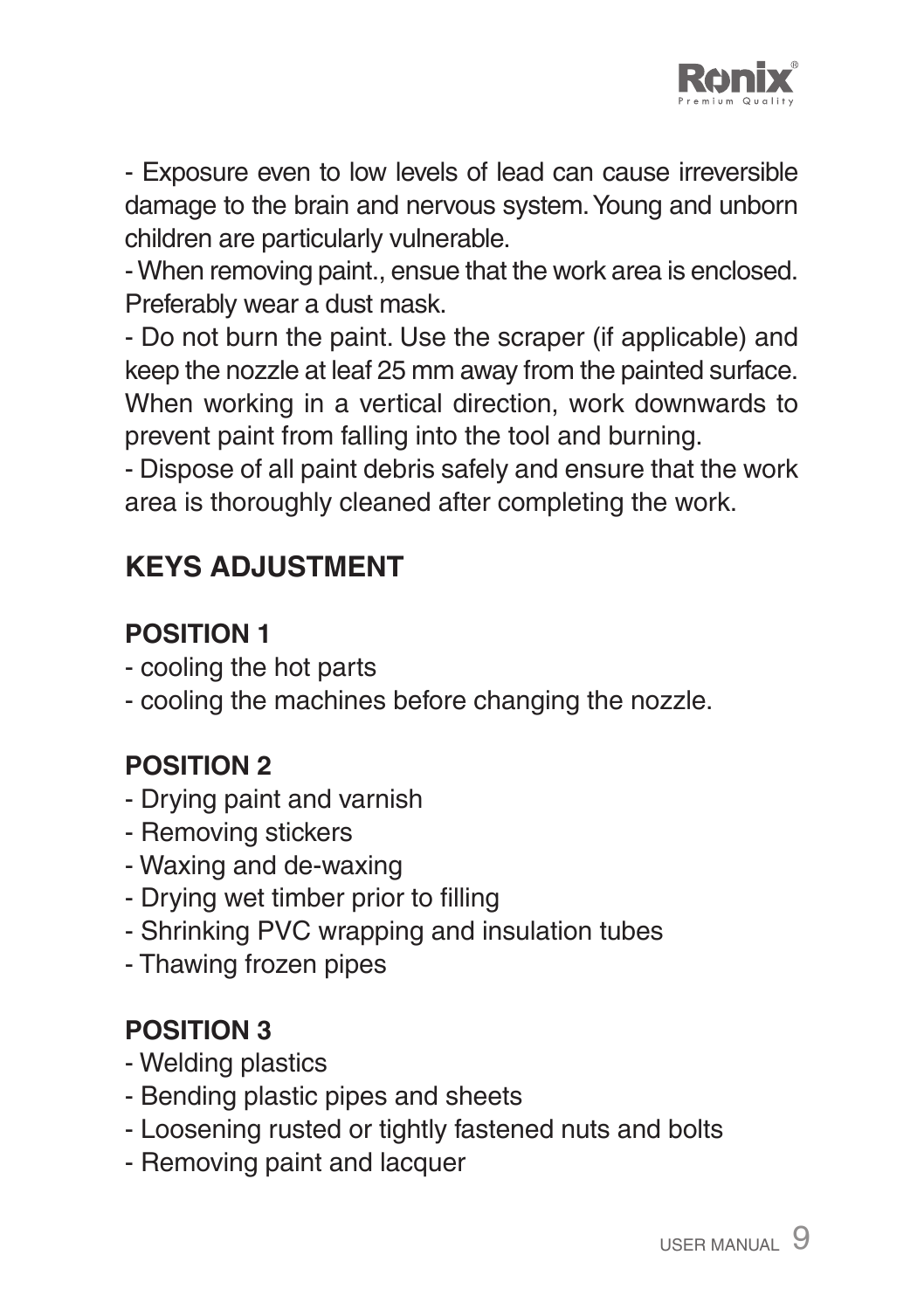

- Soldering plumbing joints

## **A** NOTE:

If you are not sure about the correct setting, start with a low temperature setting and gradually increase the temperature until you achieve optimum results.

### **MOUNTING THE CORRECT ACCESSORY**

| Icon | Description              | Purpose                                                                                                                                                                    |
|------|--------------------------|----------------------------------------------------------------------------------------------------------------------------------------------------------------------------|
|      | Glass protection nozzle  | Protection windows when<br>stripping frames                                                                                                                                |
|      | Fish tail surface nozzle | Drying, thawing<br>(heat spread over wider area)                                                                                                                           |
|      | Scraper                  | Stripping paint and varnish                                                                                                                                                |
|      | Concentrating nozzle     | For decolorization of the<br>seams, edges, corners, cracks<br>and plaster pilasters/Edge<br>banding in all woodcarving<br>industry and MDF (for PVC<br>tapes and melamine) |

## **A** NOTE:

Make sure that the tool is switched off and the nozzle has cooled down.

- Falling down nozzle can set an object on fire. Nozzles must be mounted firmly and secure on the unit.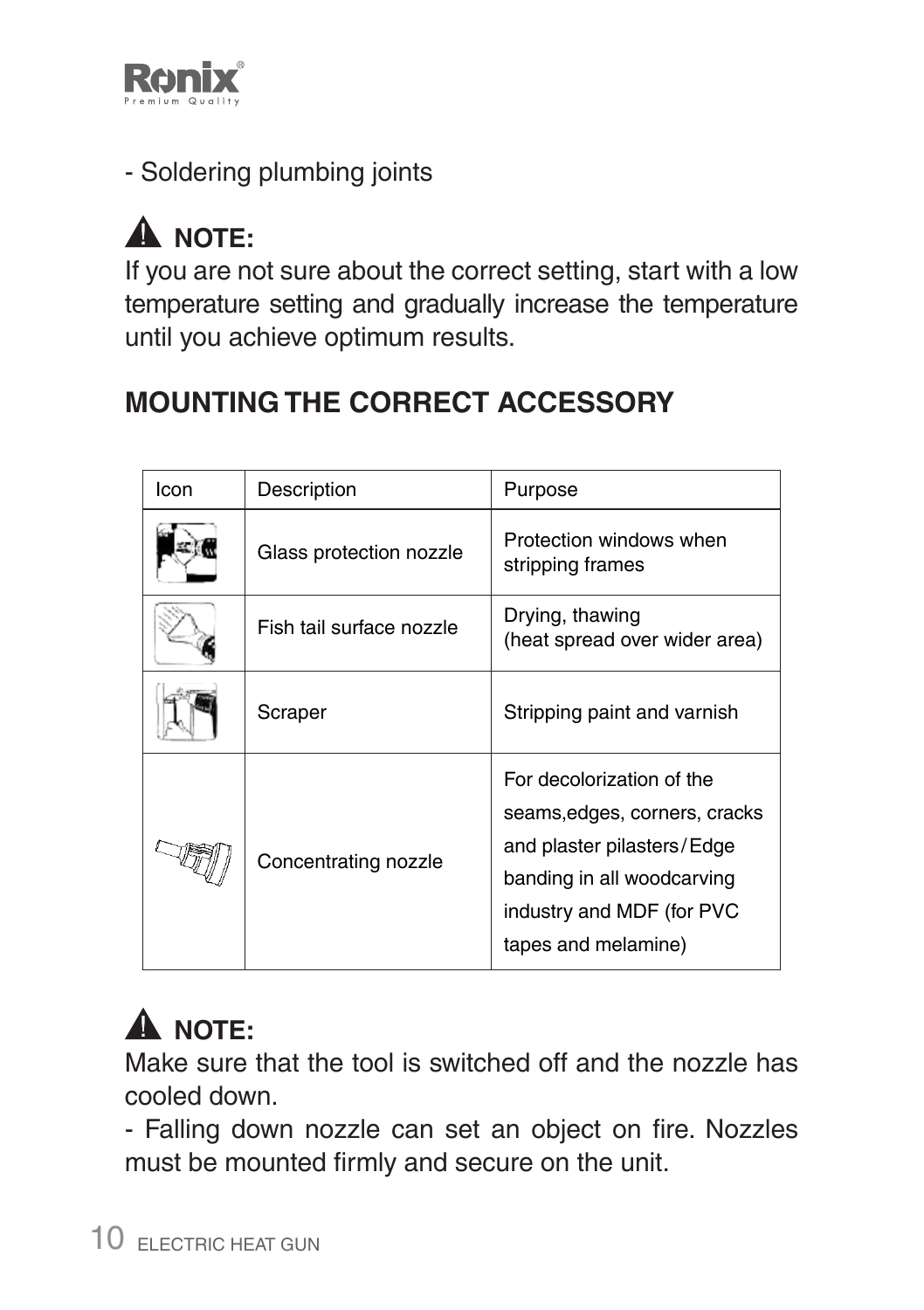

- Touching a hot nozzle can lead to serious burns. Before attaching or replacing a nozzle, allow the unit to cool down completely or use a suitable tool.

- A hot nozzle can set a surface on fire. Place down hot nozzles only on fire-proof surfaces.

- An incorrect or defective nozzle can lead to heat accumulation and damage the unit. Use only original nozzles according to the table that are suitable for your unit.

### **INSTRUCTIONS FOR USE**

- Always observe the safety instructions and applicable regulations.

- Use only one hand to hold the tool, do not place your other hand over the air vents

- Prior to operation: Mount the correct accessory for the application.

- Set the desired air temperature.

- Switching On and Off

- To switch the tool on, set the on/off switch to position 1/2/3. Some smoke may be emitted after switching on; this does not indicate a problem.

- To switch the tool off, adjust the lowest temperature to cool off, then set the on/off switch to position 0. Let the tool cool down before moving or storing it.

- Temperature setting.

- Turn ON/OFF switch to 1/2/3, depending on temperature you need. The heat gun will start to buzz. Now you can increase or decrease the outlet temperature gradually by turning the adjust knob.

- Turn anti-clock wise to decrease, clock wise to increase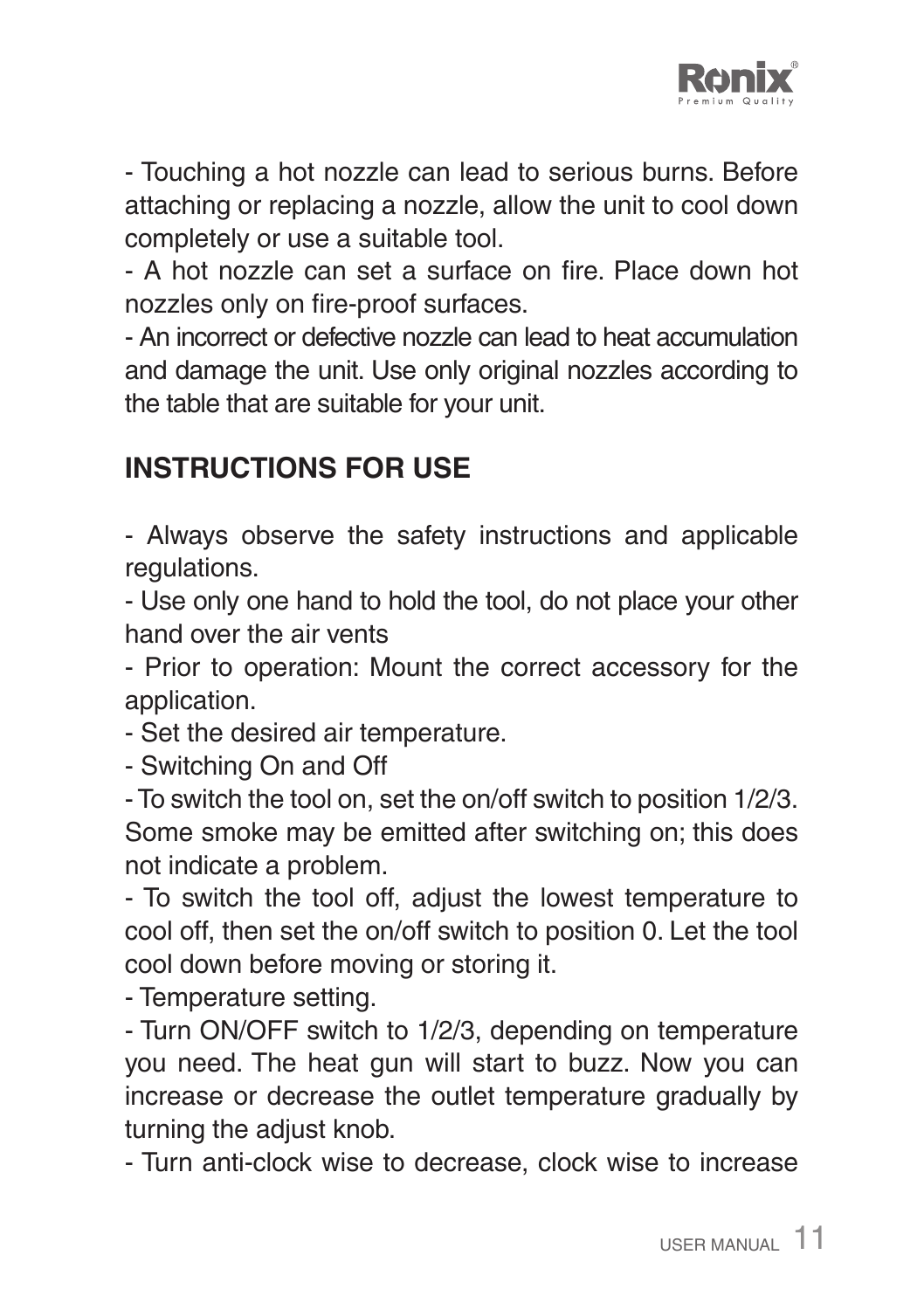

the temperature.

- More LED lights turn on when temperature increases.

- Stripping paint
- Mount an appropriate accessory.
- Set a high air temperature.
- Switch the tool on.
- Direct the hot air onto the paint to be removed.

- When the paint softens, scrape the paint away using a hand scraper.

# **A** NOTE:

Do not strip metal window frames, as the heat may be conducted onto the glass and crack it. When stripping other window frames, use the glass protection nozzle.

# **A** NOTE:

Do not keep the tool directed at one spot too long to prevent igniting the surface.

## **A** NOTE:

Avoid collecting paint on the scraper accessory, as it may ignite. If necessary, carefully remove paint debris from the scraper accessory using a knife.

### **.STATIONARY USE**

This tool can also be used in stationary mode.

- Place the tool onto the workbench.
- Secure the cable to prevent pulling the tool off the workbench.
- Carefully switch the tool on.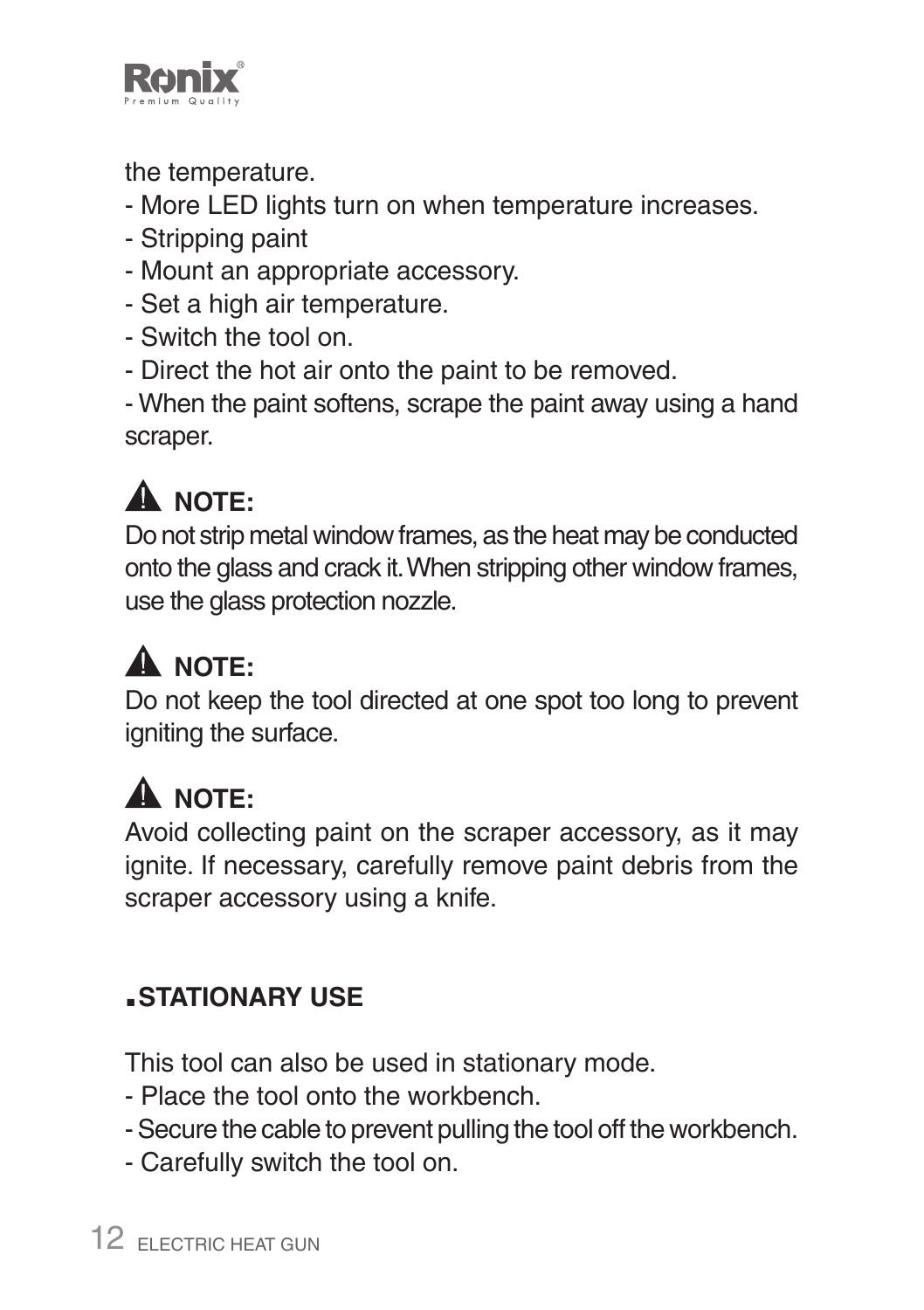

# **A** NOTE:

Make sure that the nozzle always points away from you and any bystanders.

- Make sure not to drop anything into the nozzle.

### **.COOLING DOWN**

- The nozzle and accessory become very hot during use. Let them cool down before attempting to move or store the tool.

- To reduce the cooling time, switch the tool on at the lowest air temperature setting and let run for a few minutes.

- Switch the tool off and let it cool down for at least 30 minutes.

#### **.MAINTENANCE**

- Your Power Tool has been designed to operate over a long period of time with a minimum of maintenance. Continuous satisfactory operation depends upon proper tool care and regular cleaning.

### **.LUBRICATION**

- Your power tool requires no additional lubrication.

### **.CLEANING**

- Keep the ventilation slots of the machine clean to prevent overheating of the engine.

- Regularly clean the machine housing with a soft cloth, preferably after each use.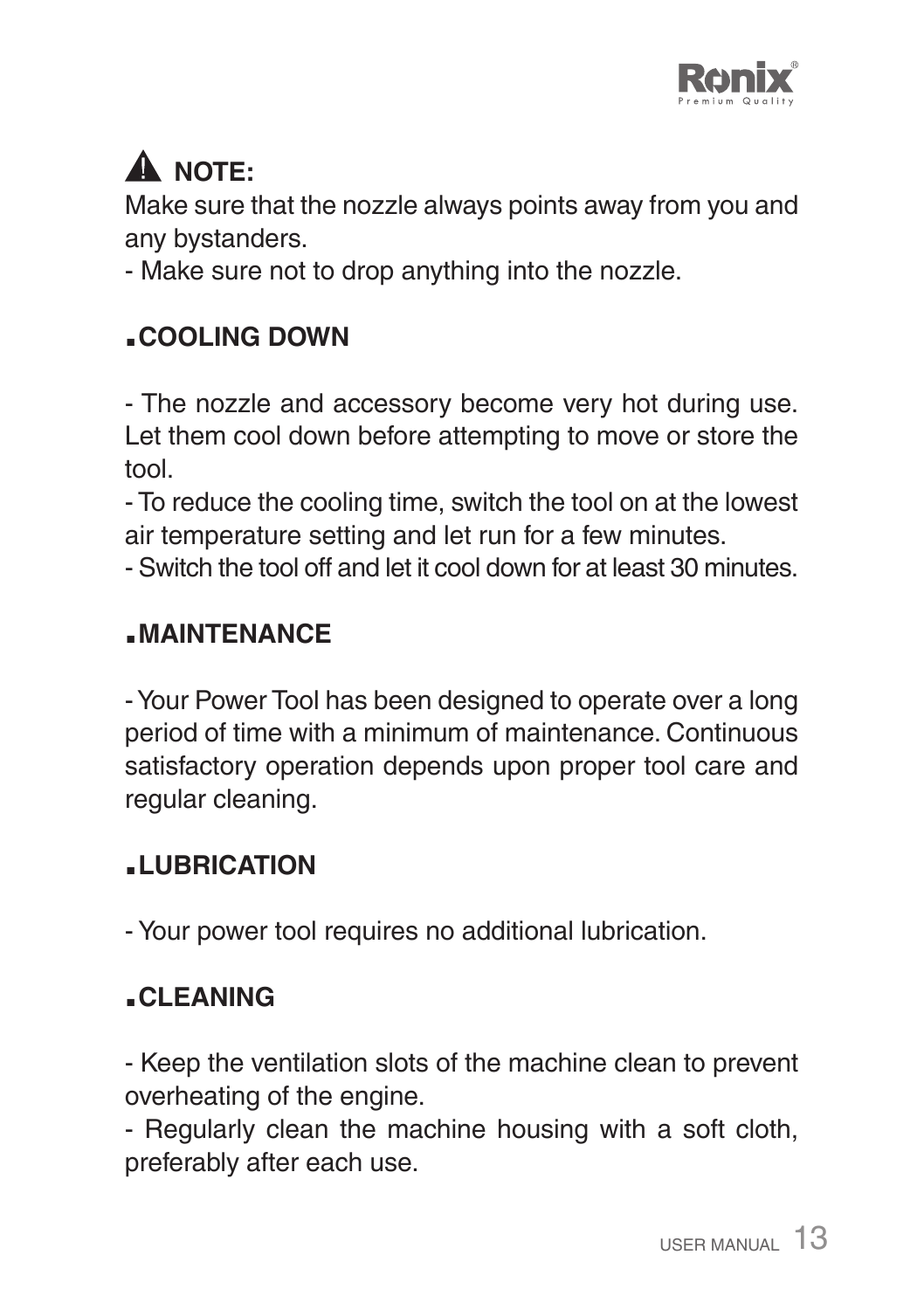

- Keep the ventilation slots free from dust and dirt.

- If the dirt does not come off use a soft cloth moistened with soapy water.

### **NOTE:**

Never use solvents such as petrol, alcohol, ammonia water, etc. These solvents may damage the plastic parts.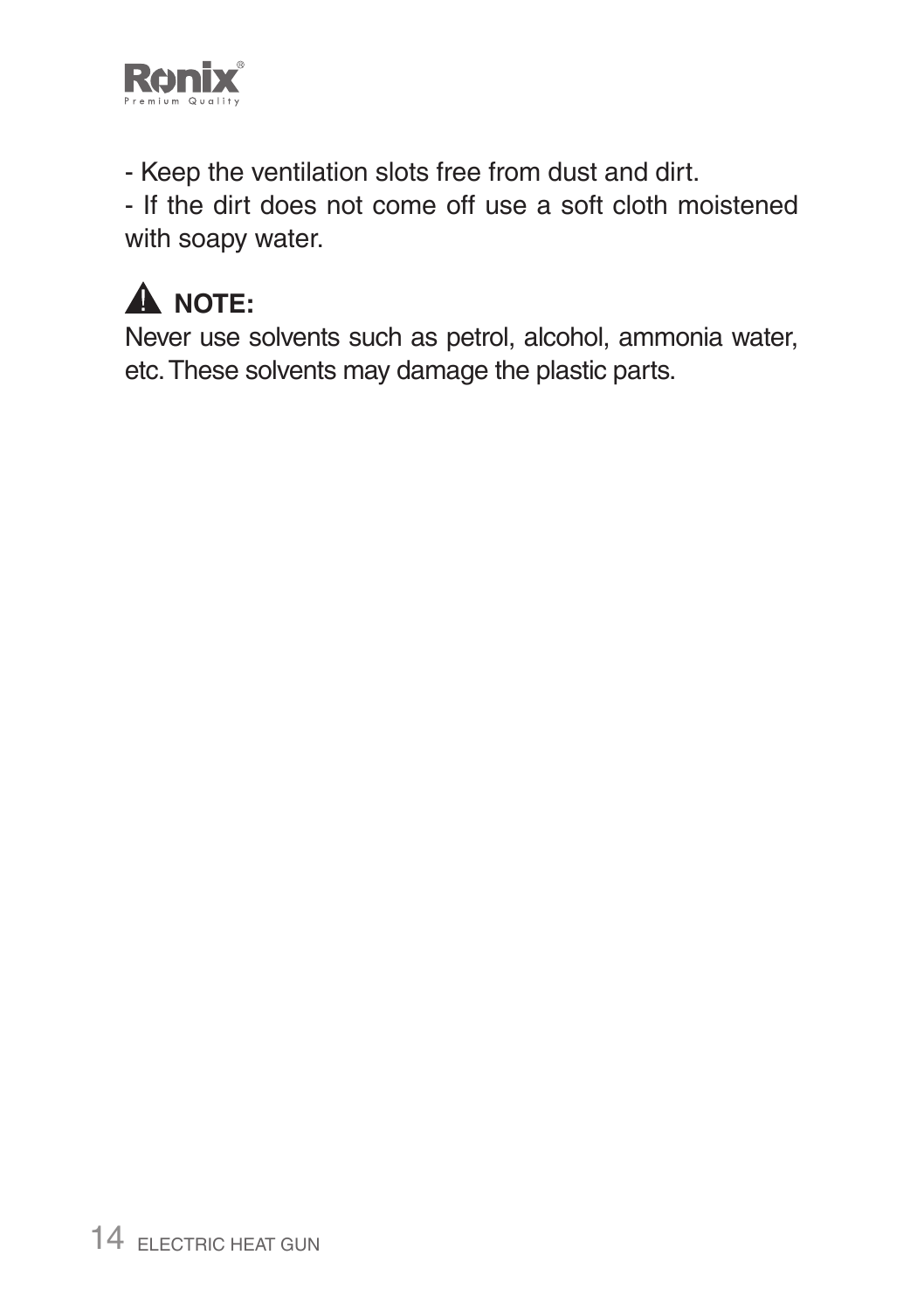